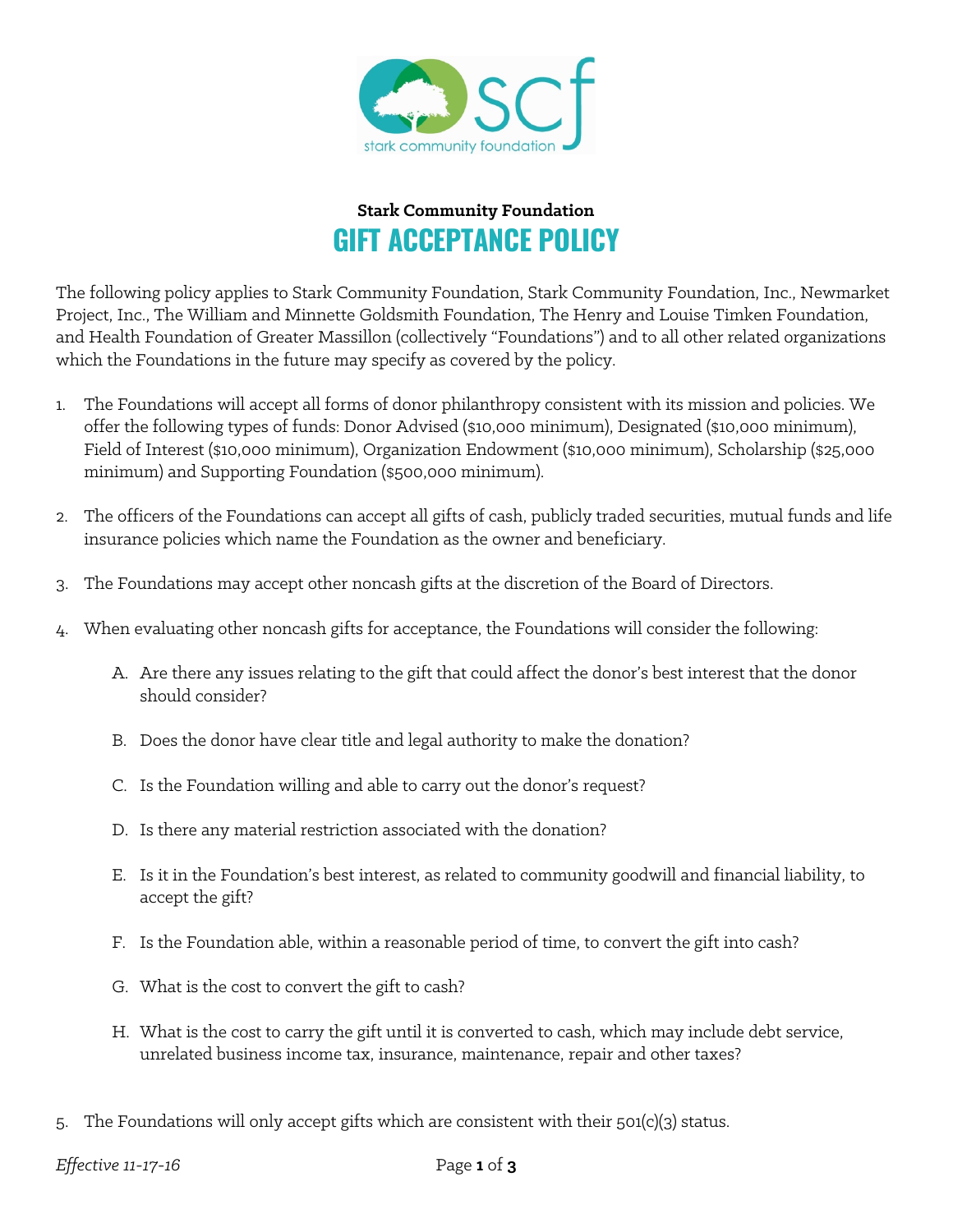- 6. The Foundations will not accept any gift of an interest in a business enterprise for a donor advised fund that would subject the Foundations to tax under section 4943 of the Internal Revenue Code, concerning "excess business holdings." That is, the holdings of a donor advised fund in a business enterprise, together with the holdings of persons who are disqualified persons with respect to that fund, may not exceed any of the following:
	- A. Twenty percent of the voting stock of an unincorporated business
	- B. Twenty percent of the profits interest of a partnership or joint venture or the beneficial interest of a trust or similar entity

Ownership of unincorporated businesses that are not substantially related to the fund's purposes are also prohibited.

Any proposed gifts of business holdings to a donor advised fund shall be referred to the Foundations' counsel for an opinion on the possible application of Code section 4943.

- 7. The Foundations will sell all noncash gifts as soon as practical.
- 8. Gifts of illiquid assets shall be accepted only if they have an intrinsic charitable benefit (e.g. a gift of land for a community park) or if the donor places no restrictions on the disposal of the asset and investment of the proceeds of such disposal to provide charitable distributions. The determination of acceptance of an illiquid asset will be made after an investigation by Foundations staff and approval of the Board of Directors.
- 9. The Foundations will follow IRS guidelines for Noncash Charitable Contributions, and will complete IRS Form 8283 for donations exceeding \$5,000 and IRS Form 8282 when donations are disposed of within three years of receipt.
- 10. In the event that a donation is not accepted, the Foundations will communicate the reason in writing to the donor.
- 11. In the event that a bequest or trust distribution is not accepted, the Foundations will communicate the reason in writing to the executor or trustee.
- 12. The Foundations will apply the following guidelines and procedures to gifts of real estate;
	- A. The Foundations will accept gifts of real estate to accomplish the following objectives: the building of endowment through marketable assets, economic development, downtown development and land conservation. Property should be conveyed by warranty deed. The Board of Directors will decide the entity appropriate to receive the donation.
	- B. The Foundations prefer that real estate gifts accepted as marketable assets should be promptly saleable, free of liabilities and bear low carrying costs.
	- C. Real estate gifts accepted for economic development and downtown development should have clear objectives, a plan to accomplish the objectives, and a cost analysis of the plan. Real estate gifts